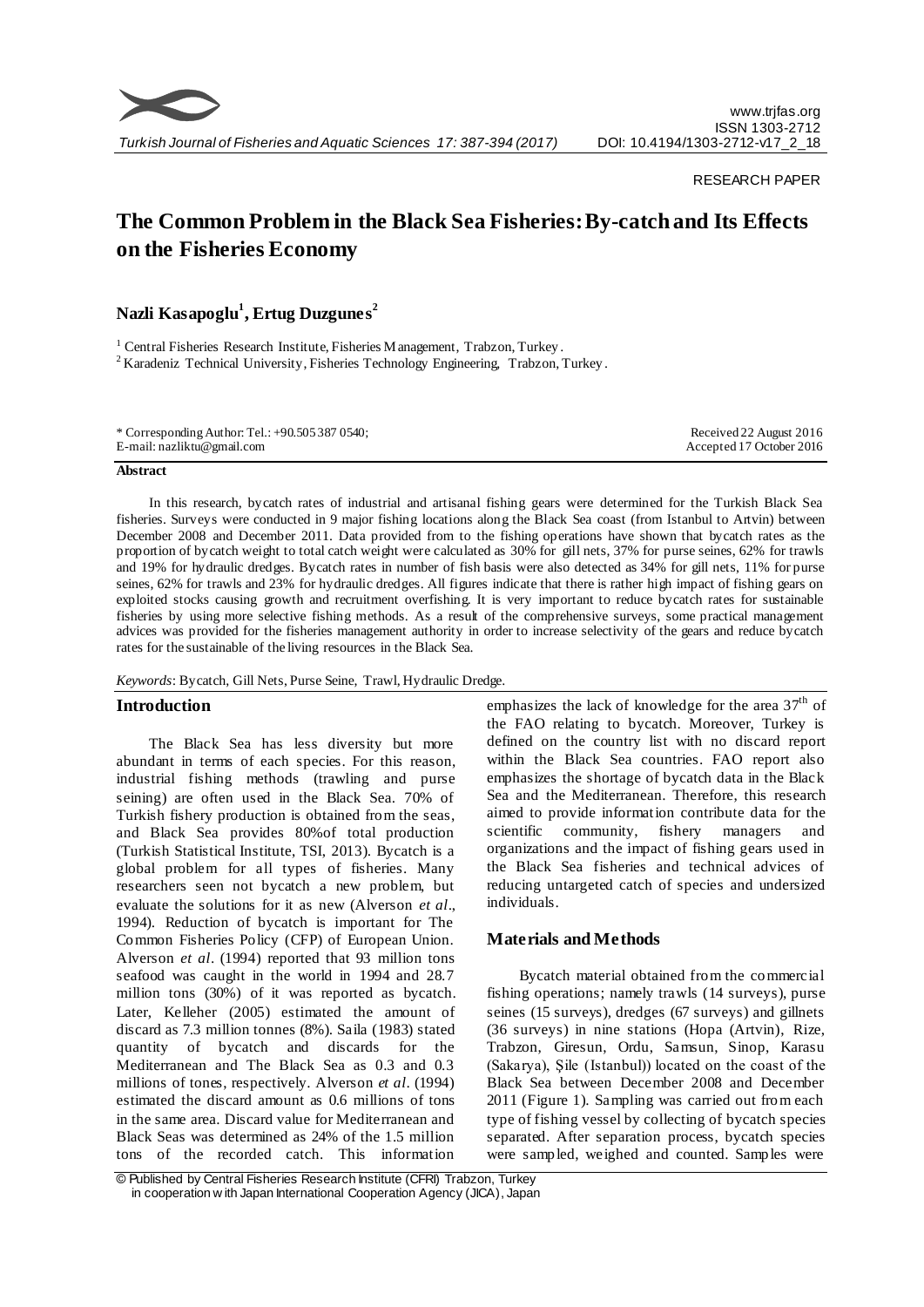kept in cold store of the vessel at +4 °C before transportation, and then they were kept in freezers at - 18 ° C until laboratory studies. Samplings were realized via gillnets (mesh size 17 or 18 mm), purse seines (mesh size in the bunt is usually between 5.5 to 6.5 mm for anchovy, 12-15 mm for horse mackerel and 24-28 mm for Atlantic bonito), bottom trawls (cod-end mesh size varies between 20-24 mm), hydraulic dredges (3.5 m width and 8.5 mm bar distance). Samples were weighed with 0.01 g precision, total lengths were measured to the nearest 0.1 cm, and shellfish and crustaceans were measured (total length, width, thickness and carapace length) with digital callipers with 0.01 mm sensitivity. Classification of total catch, targeted catch and bycatch were made according to the definitions given below;

- Total catch: All living and dead materials caught with fishing gears

- Targeted Catch: Amount of a species over minimum landing size with certain fishing gear for a given fishery

- Bycatch: Amount of untargeted catch (discards due to any reason and undersized individuals of the targeted species)

In order to calculate bycatch rates, the equation given below was used (Sparre and Venema, 1998; Matsuoka, 1999).

# $r_h = D_h/C$

In this equation:  $D_h$ : Bycatch quantity (numbers and weight), C: Total catch, rh: Bycatch rate (%). Catch per Unit Effort (CPUE) was calculated for targeted catch and bycatch, separately using the method of CPUE by Phiri and Shrikihara (1999).

$$
CPUE = \frac{\sum C_i / N_h}{\sum t / N_h}
$$

 $C_i$ : Quantity of catch in each operation (kg), t: Active operation time (hour),  $N_h$ : Number of operations

# **Results**

In the survey, out of 132 operations 51% were carried out with hydraulic dredges due to shortest operational time during each haul. In the rest of operations, gillnets, purse seines and bottom trawls were accounted as 27%, 11% and 11%, respectively. This research represents the results obtained from sub-sampling after 132 fishing operations consisting 36 species, 111.76 kg (5193 individuals) in total. The majority of the samples were found anchovy as 31%, followed by whiting as 16% and Mediterranean horse mackerel as 12%. The great part of catch was whiting and stingray (18% each) followed by Atlantic bonito (12%). Samples contained 29 finfish, 3 bivalvia, 1 mollusc, 2 crustaceans and 1 chondrichthyes species (Table 1). Commercially important species are red mullet, anchovy, whiting, Mediterranean horse mackerel, Atlantic bonito, shad, garfish and striped red mullet for the Black sea fisheries. Moreover, the protected species such as seahorse caught by bottom trawls whilst sturgeon and gurnard are occasionally seen in the catch composition of gill nets.

# **Gillnets**

Analysis of gillnet operations were carried out with bottom gillnets (67%), trammel nets (25%), surface gill nets (3%) and Atlantic bonito gillnets (5%). Total amount of samples provided by gillnets was 309 kg (12583 individuals) and the overall bycatch weight was 91 kg (4263 individuals). The highest bycatch rate was observed in weight in Hopa, in numbers in Rize. In terms of depth, bycatch rate was higher in shallow waters than deeper by using



**Figure 1.** Sampling Area.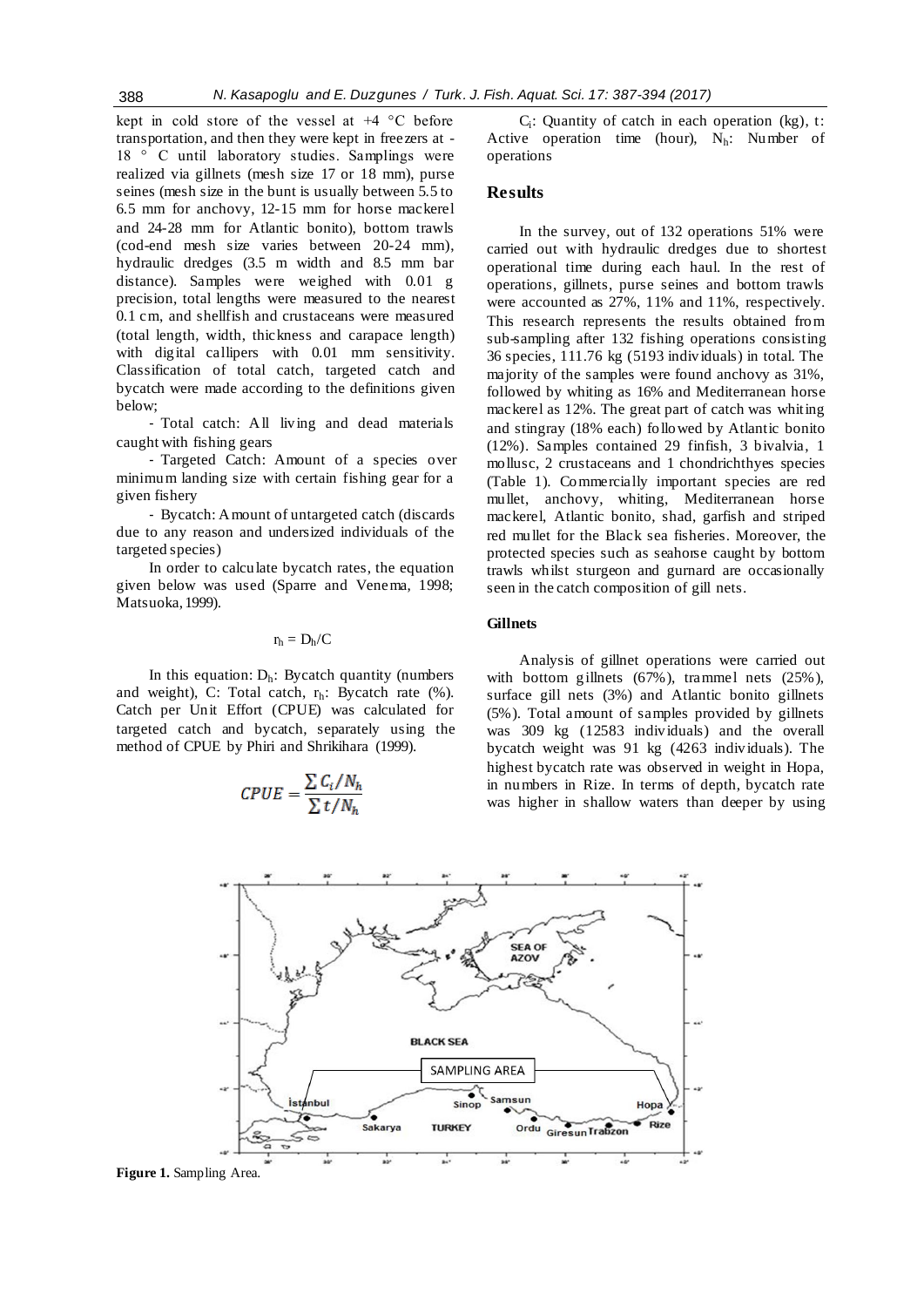bottom gillnets. Figure 2 shows that bycatch rate at 70 m depth is lower than 60 m in all sampling locations. The results of trammel net samplings were calculated as 43 kg (1177 individuals) and bycatch was estimated as 25 kg (500 individuals). Bycatch rate was obtained from the trammel nets as "in weight" as 58% and "in number" as 43%. Bycatch rate was found lower in 18 m depth than 15 m. Lower amount was obtained with the samplings of Atlantic bonito gillnets as 7.2 kg (50 individuals) in total. Bycatch rate was obtained from the Atlantic bonito gillnets as 7% in weight and 66% in number basis. Surface gillnet sampling was only carried out at Trabzon station. As a result of operations, total catch was 60 kg (7762 individuals) which is equal to 12% in weight and 26% in number basis.

# **Purse Seine Nets**

As a result of observations on 15 anchovy purse seine operations, the total amount of bycatch in purse seine nets was calculated as 35798 kg and 859406 individuals. The highest bycatch rate was observed in Trabzon and Ordu in weight and number of individuals, respectively. On the other hand, the lowest values were obtained in Hopa (Table 2). Bycatch rates were significantly different by the sampling locations ( $p < 0.05$ ) and shown in Figure 3. Due to abundance of anchovy in the purse seine nets, sub-sampling strategy was realized. The results of anchovy purse seine samplings showed that 23% of samples were under the minimum catch size of anchovy (9 cm). Red mullet has high economic value in the market and accepted as bycatch for the purse seine nets. Its minimum landing size is 13 cm and total amount of red mullets (100%) caught by purse seine nets were under 13 cm. Mediterranean horse mackerel and whiting are also commercially important species. Bycatch rate of these species were calculated as 98% and 93%, respectively. The highest bycatch rate in numbers was found in 20 m depth and the lowest in 45 m depth (Figure 3).

In horse mackerel purse seine operations, the amount of bycatch was calculated as 3749 kg (184084

#### **Table 1.** Species obtained from the sub-sampling

| Scientific name             | Number         | $\frac{0}{6}$ | Weight (kg) | $\frac{0}{6}$ |
|-----------------------------|----------------|---------------|-------------|---------------|
| Anadara inaequivalvis       | 50             | 0.96          | 0.22        | 0.20          |
| Mullus barbatus             | 611            | 11.77         | 10.95       | 9.80          |
| Sprattus sprattus           | 156            | 3.00          | 0.61        | 0.55          |
| Solea lascaris              | 68             | 1.31          | 0.95        | 0.85          |
| Hippocamous guttlulatus     | 27             | 0.52          | 0.06        | 0.05          |
| Syngnathus acus             | 1              | 0.02          | 0.002       | 0.002         |
| Rapana venosa               | 21             | 0.40          | 0.35        | 0.31          |
| Gaidropsarus mediterraneus  | 19             | 0.37          | 0.77        | 0.69          |
| Engraulis encrasicolus      | 1588           | 30.58         | 12.83       | 11.48         |
| Parablennius tentacularis   | $\mathbf{1}$   | 0.02          | 0.04        | 0.04          |
| Scorpaena porcus            | 33             | 0.64          | 2.02        | 1.81          |
| Diplodus annularis          | 6              | 0.12          | 0.03        | 0.03          |
| Trachurus mediterraneus     | 623            | 12.00         | 10.84       | 9.70          |
| Ostrea edulis               | $\mathbf{1}$   | 0.02          | 0.002       | 0.002         |
| Spicara smaris              | 77             | 1.48          | 2.54        | 2.27          |
| Crangon crangon             | 13             | 0.25          | 0.03        | 0.03          |
| Ophidion barbatum           | 5              | 0.10          | 0.25        | 0.22          |
| Chelidonichthys lucerna     | 1              | 0.02          | 0.03        | 0.03          |
| Gobius niger                | 30             | 0.58          | 0.69        | 0.62          |
| Neogobius melanostomus      | 126            | 2.43          | 3.47        | 3.10          |
| Chamelea gallina            | 617            | 11.88         | 0.15        | 0.13          |
| Symphodus ocellatus         | 1              | 0.02          | 0.02        | 0.02          |
| Pomatomus saltatrix         | 25             | 0.48          | 0.75        | 0.67          |
| Acipencer stellatus         | 3              | 0.06          | 0.13        | 0.12          |
| Merlangius merlangus        | 834            | 16.06         | 20.46       | 18.31         |
| Sarda sarda                 | 36             | 0.69          | 13.84       | 12.38         |
| Platichthys flesus          | 12             | 0.23          | 1.19        | 1.06          |
| Atherina boyeri             | $\mathbf{1}$   | 0.02          | 0.01        | 0.01          |
| Mullus surmuletus           | 39             | 0.75          | 0.94        | 0.84          |
| Alosa fallax                | 65             | 1.25          | 3.53        | 3.16          |
| Uranoscopus scaber          | 44             | 0.85          | 3.24        | 2.90          |
| Trachinus draco             | 6              | 0.12          | 0.28        | 0.25          |
| Raja clavata                | 17             | 0.33          | 20.12       | 18.00         |
| Mesogobius batrachocephalus | 1              | 0.02          | 0.16        | 0.14          |
| Liocarcinus vernalis        | 31             | 0.60          | 0.20        | 0.18          |
| Belone belone               | $\overline{4}$ | 0.08          | 0.06        | 0.05          |
| Total                       | 5193           | 100.00        | 111.76      | 100.00        |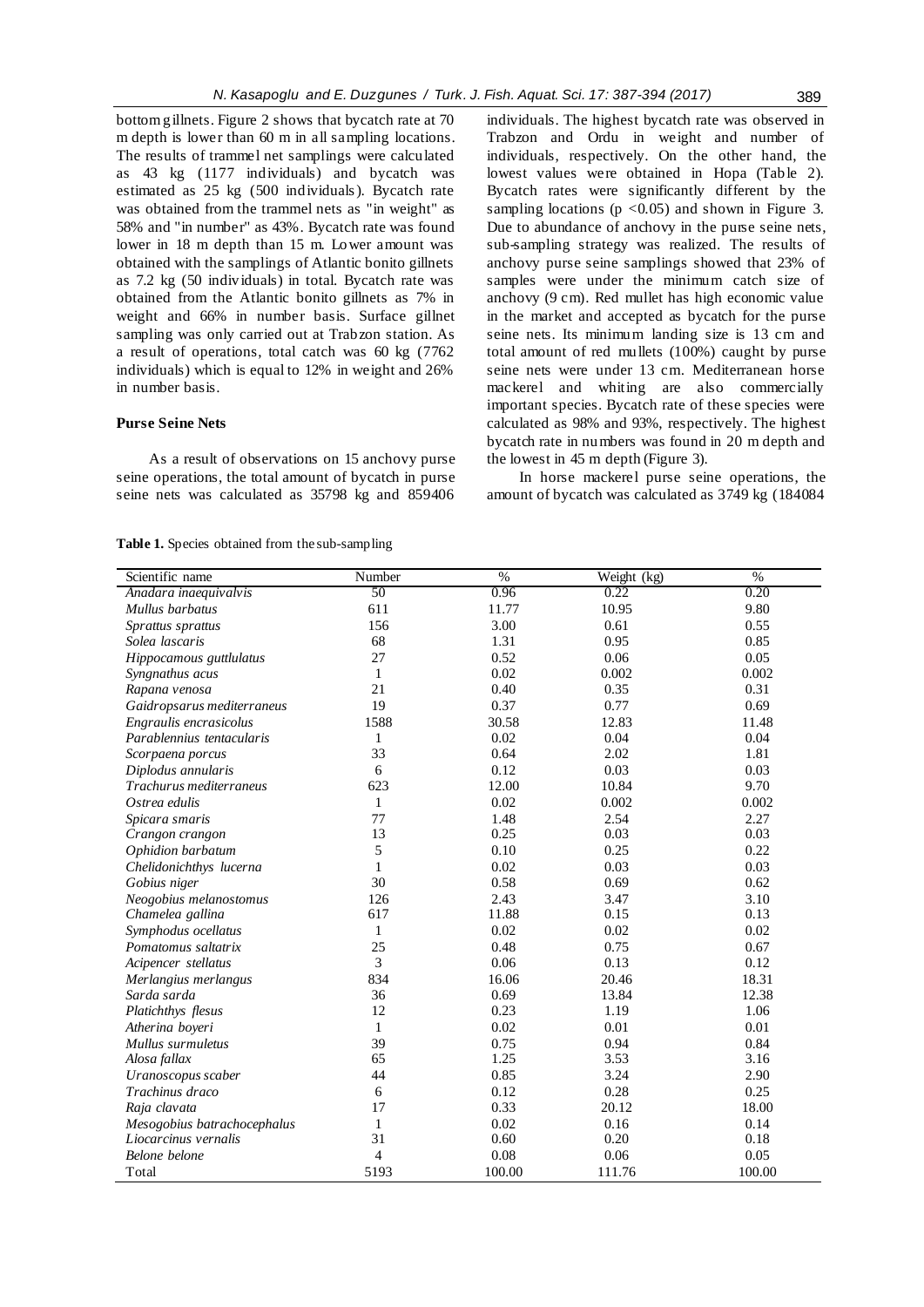

**Figure 2.** Bycatch distribution according to depth and season in the bottom gillnets.

**Table 2.** Bycatch distribution in the anchovy purse seine

| Station | Bycatch     |        | Target Catch |         | Bycatch Rates (%) |               |
|---------|-------------|--------|--------------|---------|-------------------|---------------|
|         | Weight (kg) | Number | Weight (kg)  | Number  | Weight (kg)       | Number        |
| Hopa    |             |        | 20000        | 2170233 |                   |               |
| Rize    | 1439        | 357810 | 20531        | 2256146 | $7 + 3.07$        | $14\pm 13.44$ |
| Trabzon | 33826       | 332779 | 10590        | 1094732 | $76 \pm 6.0$      | $23 \pm 13.0$ |
| Giresun | 665         | 157815 | 10735        | 1217943 | $6\pm 0.52$       | $12\pm 0.71$  |
| Ordu    | 31          | 7453   | 194          | 20729   | 14                | 27            |
| Samsun  | 16          | 3549   | 194          | 20347   | 8                 | 15            |
| Total   | 35978       | 859406 | 62243        | 6780129 | $37\pm 28.7$      | $11\pm9.8$    |

*± represents SD*





 $(\bigoplus$ : Bycatch (in number);  $\bigcirc$ : Target catch (in number))

( $\circled{e}$ : Bycatch (kg);  $\circlearrowright$ : Target catch (kg))

**Figure 3.** In number and in weight bycatch according to depth obtained by the anchovy purse seine operations.

individuals). The highest rates in terms of weight and numbers were observed in Hopa station (Table 3). Thirty eight percent of Mediterranean horse mackerel samples were observed as below the legal catch size. Red mullet is also accepted as bycatch for the horse mackerel purse seine fisheries and represented by 28% (in number basis). Bluefish is one of the predator migratory species having high economic value and it is not a targeted species for horse mackerel purse seine nets. Bycatch rate of bluefish was 100% in number and 8% in weight basis.

Atlantic bonito purse seine operation was realized in Sinop station; a total of 300 kg, 1711 individuals were caught and 34 kg, 1079 individuals were accepted as bycatch. It was equal to 11% in weight and 63% in number basis. It is interesting to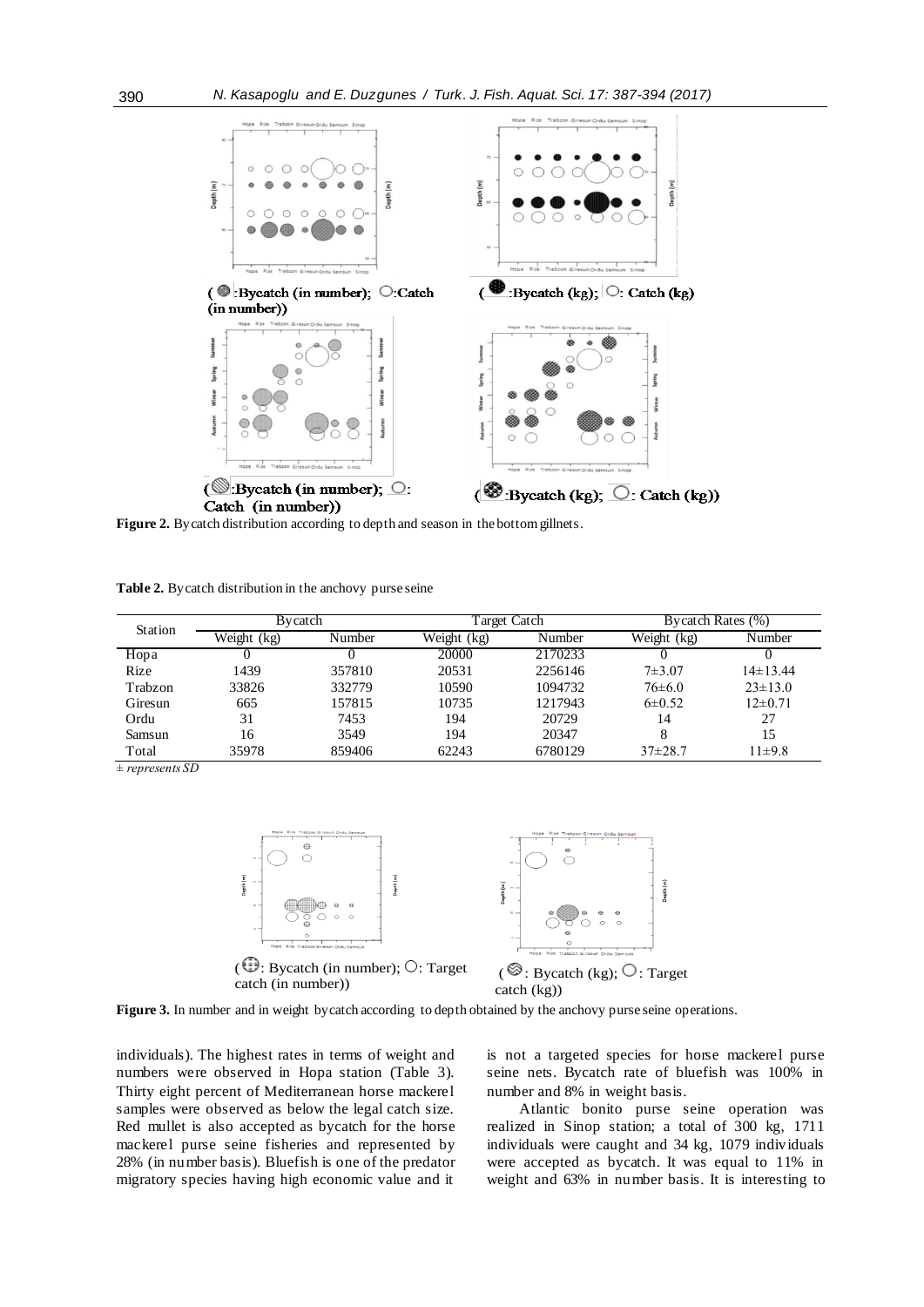note that all untargeted species were below the minimum legal catch size while targeted Atlantic bonito size was higher than this value.

#### **Bottom Trawls**

Bottom trawls are widely used in the central and western Black Sea. Samplings were carried out mainly in Ordu, Samsun and Sinop coastal waters. As a result of surveys, 1095 kg (33076 individuals) were caught in total by bottom trawl net operations and 678 kg (16463 147 units) of it was determined as bycatch. The highest bycatch rate was observed in weight in Ordu and in numbers in Sinop stations (Table 4). According to the sub-samples taken from each operation, the length of the targeted species red mullet and whiting were found under the minimum catch size with 25% and 20%, respectively. The results showed that out of 20 different species found in bottom trawl nets 18 of them are untargeted species. Although anchovy and Mediterranean horse mackerel were found in the nets over the minimum legal catch size, all bluefish individuals were observed below its legal size. The highest CPUE was calculated in Samsun for the targeted catch (107.3 kg/s) and in Sinop (29.60 kg/s) for bycatch.

# **Hydraulic Dredges**

Hydraulic dredges are mainly used to harvest baby clams in western Black Sea in certain areas which rotationally used for fishing. Main species were baby clam (*Chamelea gallina*) (90%), *Anadara cornea* (7%) and swimming crab (*Liocarcinus vernalis*) (3%) in all operations. The highest bycatch rate was in Sakarya as 34% in weight and in Sile as 69% in numbers. It is legally obligatory that the catch under the permitted size must be separated from the legal sized catch during hydraulic dredge operations.

Normally the individuals below legal catch size were released back to the sea and samples collected from selected and unselected catch properly for further laboratory studies. In selected samples, bycatch rates were calculated as 5% in weight and 23% in numbers in Sile, % 14 and % 15 in Karasu, respectively. Bycatch rate in unselected samples were accounted as 19% in weight and 38% in number in Sile, and 37% and 38% in Karasu, respectively.

# **Discussion**

In total, out of 109 tons of total catch obtained in 132 sampling operations, 41 tons are classifies as bycatch (37%) in different fishing gears. Bycatch rate for bottom gillnets was calculated as 30% in weight basis for the bottom g illnets. Kelleher (2005) reported bycatch rate as 15% for gillnets used in the Mediterranean and the Black Seas. In trammel nets bycatch rate was found (58%) which is 8 times higher than Kelleher's (2005) report (7.4%). It is important that bycatch rate of gillnets used for Atlantic bonito was 7%, there were too many untargeted species as sea horse, rapa whelk, sole, anchovy, horse mackerel and crabs. However, bycatch rate of other pelagic gillnets used for horse mackerel was determined as 12%. Kale (2008) reported that bycatch rate of pelagic gillnets as 17% in the Aegean Sea. The difference between these rates can be attributed to the variations in the biodiversity and habitat of two seas. In weight basis, bycatch rates in purse seines for horse mackerel, Atlantic bonito and anchovy were calculated as 8%, 11% and 37%, respectively. Alverson (1994) reported bycatch rate in the anchovy purse seine operations as 3%. Kelleher reported (2005) bycatch rate for the anchovy purse seine as negligible in that non-targeted quantity has been used in fishmeal and oil industry in the Black Sea and the Mediterranean regions. However, accepting bycatch

**Table 3.** Bycatch distribution in the horse mackerel purse seine operations

| <b>Station</b> |             | Bvcatch |             | Target Catch | Bycatch Rates (%) |               |  |
|----------------|-------------|---------|-------------|--------------|-------------------|---------------|--|
|                | Weight (kg) | Number  | Weight (kg) | Number       | Weight (kg)       | Number        |  |
| Hopa           | 1753        | 53916   | 1072        | 3845         | $62\pm0.70$       | $93 \pm 0.71$ |  |
| Trabzon        | 544         | 38588   | 21480       | 80234        |                   | 33            |  |
| Ordu           | 1452        | 91510   | 20938       | 86562        |                   |               |  |
| Total          | 3749        | 184084  | 43489       | 170641       | $8\pm1.06$        | $52\pm37.76$  |  |

*± represents SD*

| Station |             | Bycatch |             | Target Catch | Bycatch Rates (%) |              |  |
|---------|-------------|---------|-------------|--------------|-------------------|--------------|--|
|         | Weight (kg) | Number  | Weight (kg) | Number       | Weight (kg)       | Number       |  |
| Ordu    | 277         | 3692    | 93          | 5290         | $75\pm3.7$        | $41\pm 6.2$  |  |
| Samsun  | 287         | 6771    | 188         | 6805         | $60\pm7.8$        | $50 \pm 8.2$ |  |
| Sinop   | ! 14        | 6000    | 136         | 4519         | 46                | 57           |  |
| Total   | 678         | 16463   | 417         | 16614        | $62 \pm 13.2$     | $50 \pm 7.4$ |  |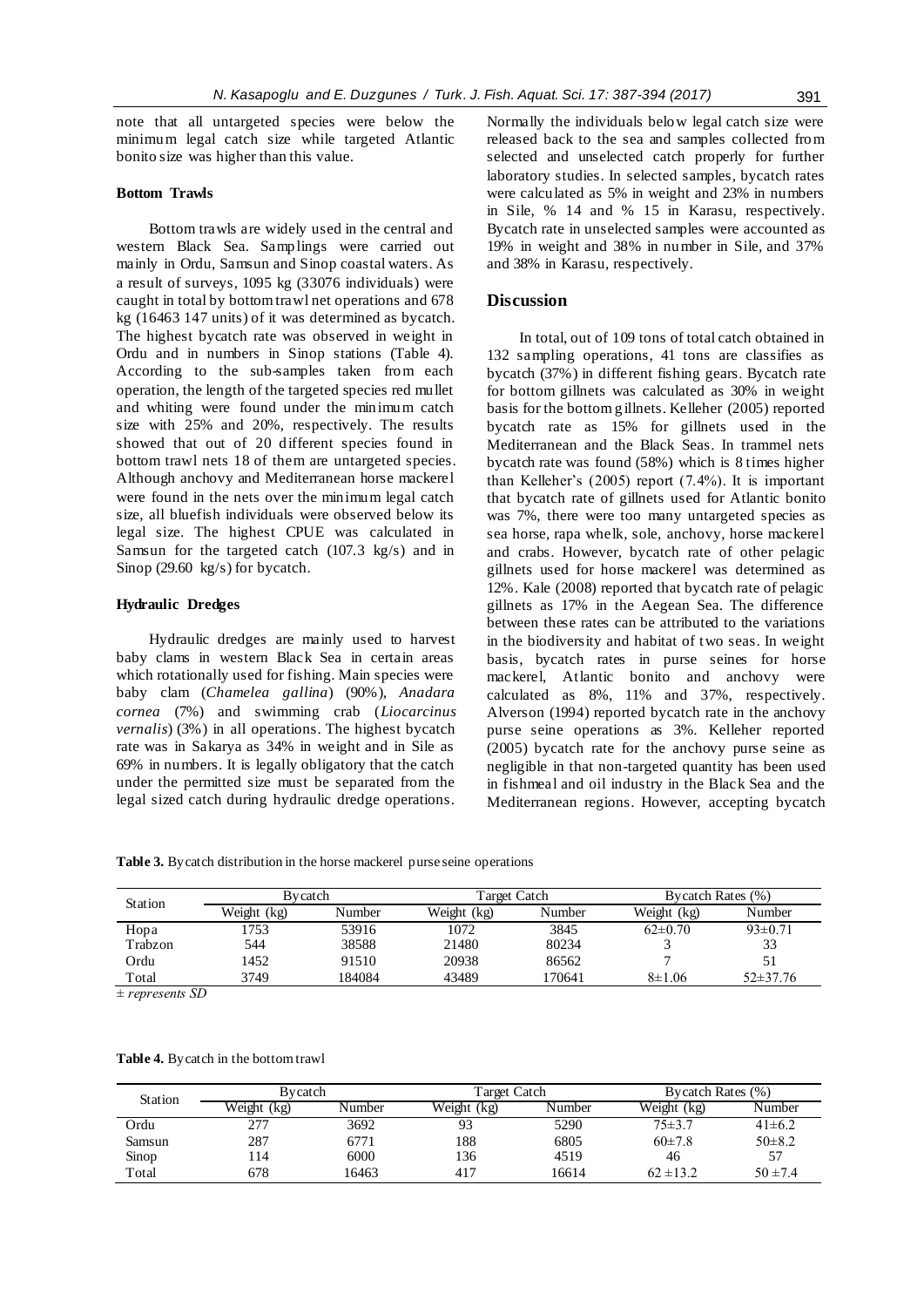rate as low for the purse seine nets used to catch anchovy, Mediterranean horse mackerel and sprat in the Black Sea ecosystem, affecting on the stocks causing recruitment and growth overfishing is not a realistic approach. Ceylan (2011) stated that bycatch rate as 2.1% for purse seine net in the western part of the Black Sea while Genc *et al*. (2010) found this rate as 9.85% in the same area. The main reasons of low rates studies mentioned can be summarized as the fact that small fish were not accepted as bycatch and they were available to be processed as fish meal and oil. Additionally, failures were made in the sampling strategy as the samples were provided from fish market instead of the purse seine net. Good sampling procedures is very important to estimate fishing stocks for the sustainable fisheries since bad sampling can cause over estimation of fish population biomass leading to over fishing. Due to having a very short life span, inappropriate sampling procedures of the stocks may be one of the main reasons of the decrease in anchovy production in the Black Sea. Ayyildiz (2006) reported that bycatch rate was estimated as 25.3% in purse seine in the Aegean Sea. This result is lower than the present survey though biodiversity is higher in the Aegean Sea (Table 5). The difference can be explained with the existence of different targeted and untargeted species living in the sea. Namely, chub mackerel, Atlantic mackerel, Mediterranean horse mackerel, scad, bogue, bluefin tuna, frigate tuna, sardine and anchovy are assumed as targeted species in that research. Actually, there is definitional difference in the concept of bycatch in fisheries science as to accept all untargeted species as targeted if they have any market value. This assumption may be too dangerous for the management of Aegean fisheries by giving damage to the endangered species not releasing back to the sea due to its commercial value. However, anchovy is the main component of the small migratory species in the Black Sea formed single schools (may mixed with sprat in negligible volumes). That's why the bycatch rate (37%) is too high in the region due to schools mixed with undersized anchovies following the bigger pioneers at the beginning of the anchovy fishing season.

In case of bottom trawl fisheries in the Black Sea, bycatch rate was found significantly higher (62%) than Saila (1983) (47%), Alverson *et al.* (1994) (4%) and Kelleher (2005) (45-50%). Ceylan (2011) calculated bycatch rate in the Western Black Sea as 42%; Soykan (2011) 38% for the Aegean Sea and Malal (2008) 56% for the Mediterranean Sea. The high bycatch rate in the Black Sea can be evaluated as a major threat for the future of exploited stocks and biodiversity (Table 5).

Hydraulic dredges are widely used to harvest baby clam in Adriatic Sea, and invasive mollusc and crustacean species in USA. Bycatch rate was reported as 11.5% in the Adriatic (Kelleher, 2005). Untargeted harvest is more than this figure (19%) in the Western Black Sea in baby clam fisheries. Daily quota and the total amount of catch taken from the sea is quite high using hydraulic dredge in Turkey. In order to reduce the impact of the hydraulic dredges on benthic ecosystem and baby clam stocks, designated areas are closed once every two years due to restoration of the stocks. However, this measure is not sufficient for the renewal of the stocks, and there is another option as to use traditional dredges instead of hydraulic ones for more selective harvesting and better protection of the bottom habitat among fishermen. This will also increase their earnings by harvesting fewer quantities.

The most striking results were found in fishing operations carried out in different depths. Bycatch rate in the coastal areas are lower than the deeper locations using trammel nets, bottom gillnets, bottom trawls and purse seine nets. Therefore, the use of trawls and purse seines should be obligatory for the deeper waters in the Black Sea ecosystem. Trawl nets should not be permitted within the 3-miles zone while purse seining needs to be permitted over 24 m depths and new decisions are needed to increase this range in order to better protection of the nursery areas and migrating young small fish species in the coastal zone. There is no effective control measures on artisanal fisheries which is allowed throughout the year although industrial fisheries conducted with some management regulations as closed season, no fishing zones, fish size and gear technical

|                    |                         | Gillnets                  |                     |                  |                            |        |                |        |
|--------------------|-------------------------|---------------------------|---------------------|------------------|----------------------------|--------|----------------|--------|
| Research           | Areas                   | <b>Bottom</b><br>gillnets | Pelagic<br>gillnets | Tramme<br>l nets | Atlantic<br>bonito<br>nets | Trawl  | Purse<br>seine | Dredge |
| Saila (1983)       | World                   |                           |                     |                  |                            | 47     |                |        |
| Alverson (1994)    | World                   |                           |                     |                  |                            | 4      | 3              |        |
|                    | Mediterranean and       |                           |                     |                  |                            | $45 -$ |                |        |
| Kelleher (2005)    | <b>Black Sea</b>        | 15                        |                     | 7.4              |                            | 50     | negligible     | 11.5   |
| Ceylan $(2011)$    | A part of the Black Sea |                           |                     |                  |                            | 42     | 2.1            |        |
| Genc vd., $(2010)$ | East Black Sea          |                           |                     |                  |                            |        | 9.85           |        |
| Soykan $(2011)$    | Aegean Sea              |                           |                     |                  |                            | 38     |                |        |
| Kale (2008)        | Aegean Sea              |                           | 17.18               |                  |                            |        |                |        |
| Ayyıldız $(2006)$  | Aegean Sea              |                           |                     |                  |                            |        | 25.3           |        |
| Malal (2006)       | Mediterranean Sea       |                           |                     |                  |                            | 56     |                |        |
| This study         | <b>Black Sea</b>        | 30                        | 12                  | 58               |                            | 62     | 37             | 19     |

**Table 5.** Comparison of the bycatch rates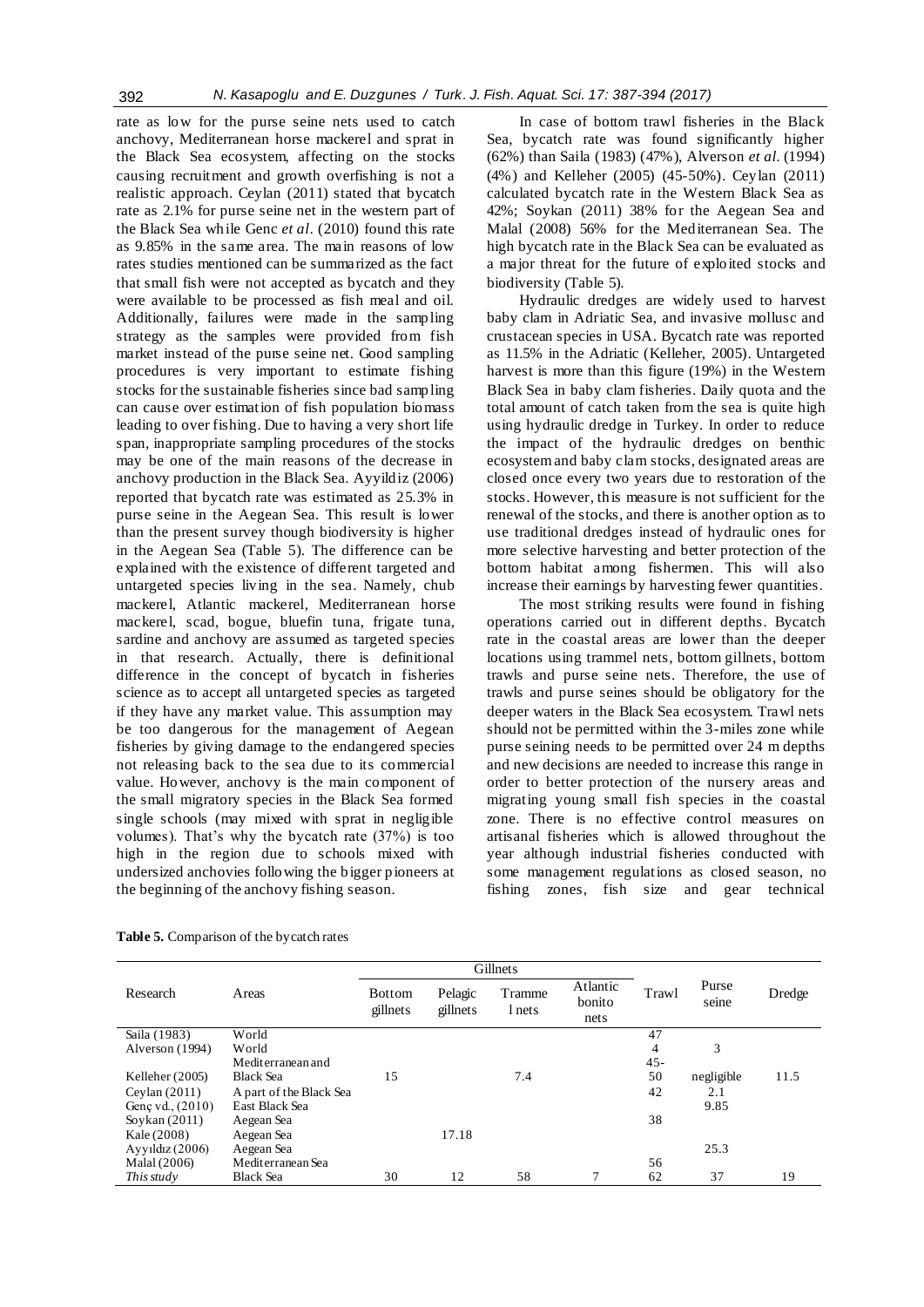specifications. According to the results of this study, bycatch rate was found lower in bottom gillnets in the summer season. However, it is an indication of the catch of spawning stock in the reproduction period, which reduces the rate of recruitment. Bycatch rates were found high in all types of fishing gears in the Black Sea. Therefore, it is better to increase their selectivity or find out new selective fishing gears in order to reduce bycatch. Gillnets over 1 piece of net should be prohibited for recreational fisheries in coastal areas which is very important for young stages of all species as feeding and protection for fish (10-15 m depth).

High bycatch rates affect socio-economic situation of the fishermen causing losses in salaries and employment. A total anchovy landing for 2011 was about 205243 tons and bycatch rate in weight was 37% (75.940 tons) (TSI, 2012). Considering the average weight for anchovy (8.12 g) for the same year, total bycatch in numbers can be calculated as  $25x10^9$  individuals consisting of 23% undersized anchovies and this ratio equals to  $5.8x10^{9}$  fish. According to the 2011 market prices, total value of anchovy bycatch was roughly estimated as  $87x10^6$  TL (1.84 Turkish Liras/kg given for anchovy).

Growth and recruitment overfishing will heavily affect anchovy stocks near future. Also, their market value will be high comparing the young ones to be processed for fishmeal and oil. This will increase the income of the fishermen as they expected. It is also the same for the Mediterranean horse mackerel case, which has more commercial value than anchovy in the region. Total catch in the Black Sea was 14393 tons and bycatch rate was calculated as 8% (1151 tons). If weight converted to number of fish in bycatch (mean weight 20.86 g), it can be said that  $2.5x10<sup>8</sup>$  horse mackerel had been taken from the stock below the legal size. It is the loss of fishermen for the following year's income. If the same fishing strategies have been continued, the ecosystem will collapse and economic losses will fold in the next decades. The negative effects of bycatch on the ecosystem will be better understood when the decline of these two important species abundance are observed. They have significant roles in the food web to feed other fish species located at higher trophic levels such as blue fish, Atlantic bonito and Atlantic mackerel that their abundances are closely related with the abundance of anchovy and horse mackerel. So, it is better to apply selective fishing methods to save the next generations of the same species, keep as feed for the use of large fish species and all will let fishermen increase their incomes from the Black Sea.

# **Conclusion**

In this study we aimed to determine bycatch rates in the purse seine, trawl, gill net and hydraulic dredge fisheries in order to demonstrate of effects on the living resources in the Black Sea. Another important aim of this research is to provide data for scientific community as its absence in the Black Sea was reported by FAO. Data was provided from commercial and artisanal vessels using various gill nets in order to use as indicators to estimate the damage given to the fish stocks.

It is better to conduct new studies to determine the selectivity of all types of fishing gears used in Turkish fisheries. As a next step, the re-evaluation of the minimum allowable catch size of economically important species is essential. Finally, new types of more selective catching techniques should be introduced in fisheries as mid-water trawl for pelagic, traps for shellfish and crustaceans, and redesigning of current gears not to allow catching small fish, protected fish, mammals and other marine living organisms as well as sea birds.

#### **Acknowledgements**

This article has been prepared using data obtained by a project supported by the Karadeniz Technical University Scientific Research Fund (2008.117.001.1).

#### **References**

- Alverson, D. L., Freeberg, M. H., Pope, J. G. and Murawski, S. A. 1994. A global assessment on fisheries bycatch and discards. FAO Fisheries Technical Paper, No 339, Rome, 136 pp.
- Ayyildiz, H. 2006. Investigation of purse seine bycatch composition in North Aegean Sea. MSc. thesis. Çanakkale: Çanakkale Onsekiz Mart University.
- Ceylan, Y. 2011. Determination of non-target species and discard rate of bottom trawl and purse seine used in Black Sea. MSc. thesis. Rize: Recep Tayyip Erdoğan University.
- Genc, Y., Ak, O., Bascinar, N. S., Dagtekin, M., Erbay, M. and Atilgan, E. 2010. Population parameters and bycatch rates of anchovy (*Engraulis encrasicolus* (L., 1758)) caught from Southern Black Sea in 2009-2010 fishing season. I. Anchovy Workshop, June 2010. Trabzon, Turkey, 58-64.
- Kale, S. 2008. Catch composition, size selectivity and discard rates of commercial gill nets for bogue on The North Aegean Sea. MSc. thesis. Çanakkale: Çanakkale Onsekiz Mart University.
- Kelleher, K. 2005. Discards in the world's marine fisheries. FAO Technical Paper No 470, Rome, 131 pp.
- Malal, S. 2006. Determination of by-catch and discard catch rates on trawl fishing in Mersin-Anamur fishing ground. MSc thesis. Ankara: Ankara University.
- Matsuoka, T. 1999. Sampling estimation of discards in mu1ti-species fisheries. The International Conference on Integrated Fisheries Monitoring. February 1999, Australia, 197-209.
- Phiri, H. and Shirakihara, K. 1999. Distribution and seasonal movement of pelagic fish in southern Lake Tanganyika. Fisheries Research. 41: 63-71. doi:10.1016/S0165-7836(99)00008-9.
- Saila, S. 1983. Importance and assessment of discards in commercial fisheries, FAO Technical Paper No 765,